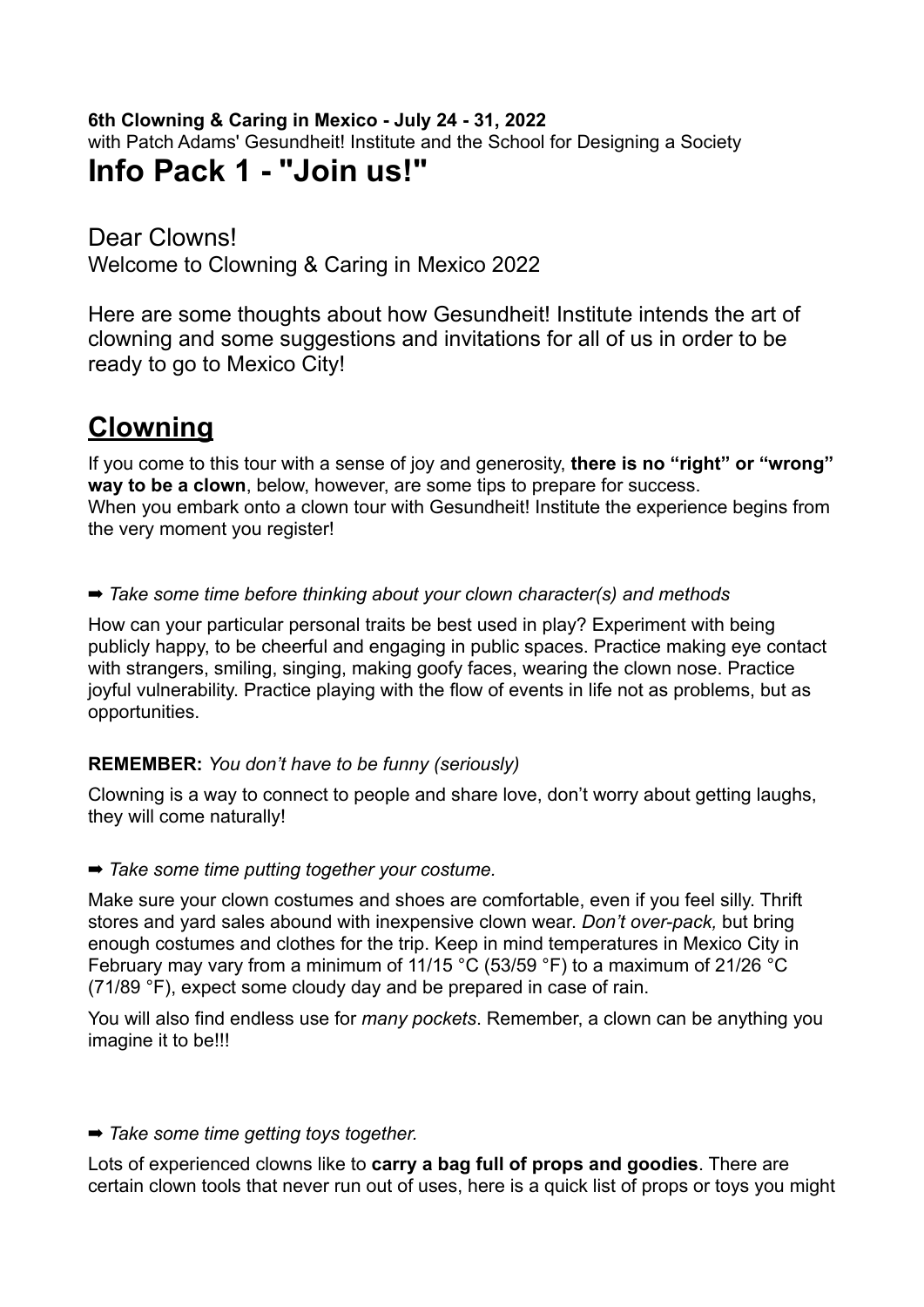want to stock up on (remember: these are just suggestions). Bring enough to share and give away!

BALLOONS BALLOONS!, (an amazing joyful tool especially if it's your 1<sup>st</sup> time clowning!),

**Puppets** 

**Stickers** 

Bubbles

Face paints

Musical instruments

Sound makers

Woopie cushion

Magic tricks

A personal photo album about your life at home, and where you are from

\*\*\*Don't stop there, find anything that is funny or interesting to you, lots of folks like abstract props like big pieces of fabric, funnels, or string. Get creative!!!!\*\*\*\*

#### YOU WILL BE HAPPY YOU HAVE A FEW PROPS!

#### ➡ *Gifts when Clowning*

Gift giving is a wonderful and beautiful thing, but can also be challenging as a clown. Often, if you begin giving out gifts in a *group* of kids you will be transformed in their eyes from a "funny loving clown" to "vending machine." If you want to give presents away it is a good idea to do it with *individual* kids with whom you are having a personal and intimate clowning connection!

#### **A serious note about clowning**

While clowning can be wild and full of energy, it is **very important** to remember that we are guests, both in the country and the institution where we are clowning, **DON'T BE TOO NAUGHTY, IT CAN JEPORDIZE CHANCES TO RETURN IN FUTURE YEARS.** 

This means while we encourage you to be wildly experimental, that **we need to be respectful** of any rules or requests about behavior. Generally, "potty" humor is unwelcome by institutions directors including, fake poop, pants dropping, and over the top farting. Please come with an open mind, and if someone from the team makes a request about your clowning, be open to the suggestions.

When we enter a room, until we know it is safe to go crazy, we enter with awe and wonder, and **MAKE NO ASSUMPTIONS** about the space we are entering.

We have found that the more we establish a relationship with people when clowning the more we can get away with. Being a clown is about connecting with people, alleviating pain and suffering, and creating loving relationships with strangers.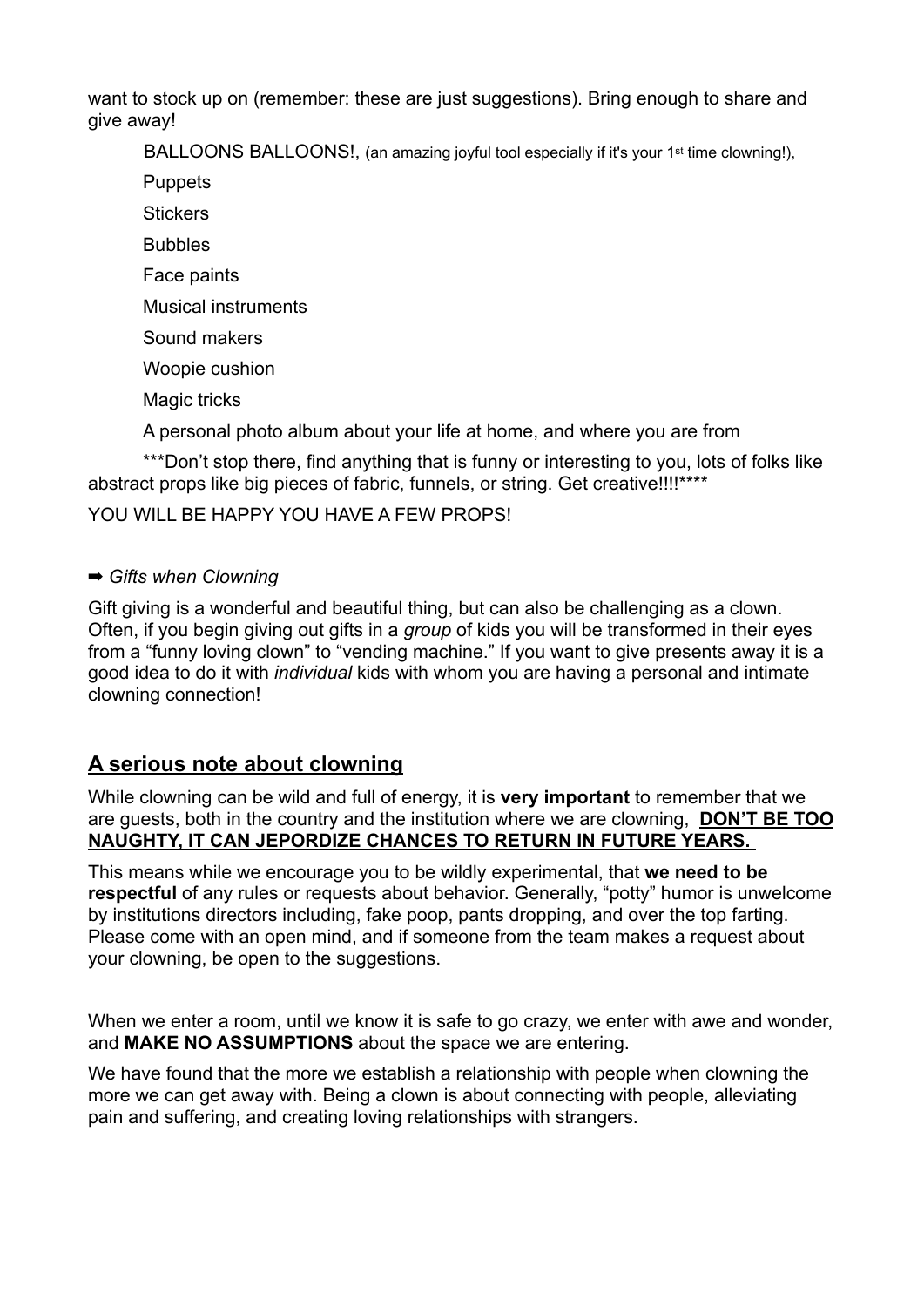## **Advisory**

This is a drug-free trip. If you are under 18 years of age, there is no alcohol and no exceptions. Violators will be sent home. We are here to serve and befriend the local communities. All our activities will be consistent with this policy.

This is a violence-free trip. Anyone who commits any act of violence will be immediately sent home.

Change money ONLY in designated facilities: the airport at arrival is good, otherwise there are safe exchange facilities in the neighbourhood where we'll be lodging.

The area of Mexico City where we'll be lodging is relatively safe, but we advise that after dark, be in groups.

Do not bring anything to Mexico that you cannot afford to live without (i.e. jewellery, a family heirloom, etc.)

The extra copy of your passport is a MUST!!!! You can leave your passport in the hotel safe.

# **About Covid-19**

Mexico has a [four-tier traffic light system of restrictions,](https://coronavirus.gob.mx/semaforo/) with red signifying maximum restrictions, orange limiting capacity in public spaces and at work to 30%, yellow allowing for all work to resume and public gatherings to take place, and green meaning there are no restrictions in place. [See a color-coded map here.](https://datos.covid-19.conacyt.mx/#SemaFE)

At this point in time (March 2022), all States are green and all predictions say the situation will remain as such for the whole Summer. This means that it is possible to travel to Mexico with no restrictions, but it doesn't mean Covid is over in Mexico, which as you might know is actually one of the most affected countries in the world. For this reason participation will have health related requirements which you should know about before registering.

1. You must be **fully vaccinated** and you must have received your last dose required **at least 2 weeks before travel**. You'll be asked to show your **vaccination pass / certificate**.

2. Health and safety are our priority, so we might be forced to reject applications from people who have **health concerns** which might be undesirably compatible with Covidrelated health issues.

3. Because of the extraordinary circumstances, we expect **flexibility** and

**understanding** from participants. Just one example: some institutions we are going to visit might require us to be tested for Covid-19 before we access their premises (in that case, the costs of the tests will be included in the registration fee).

4. We expect maximum consideration about **hygiene** from each participant, since we are going to share spaces and have wonderful meals and activities together.

## **Next steps**

Join us! Please fill out the Registration Form and proceed with the payment of the deposit or full tuition in order to reserve your spot in the event.

The deposit is non-refundable. The program is self-sustainable, deposits and tuitions cover the expenses of the organization process. If you have any questions, please don't hesitate to contact the Tour Coordinator.

Follow the links on the webpage: http://www.patchadams.org/event/mexico/